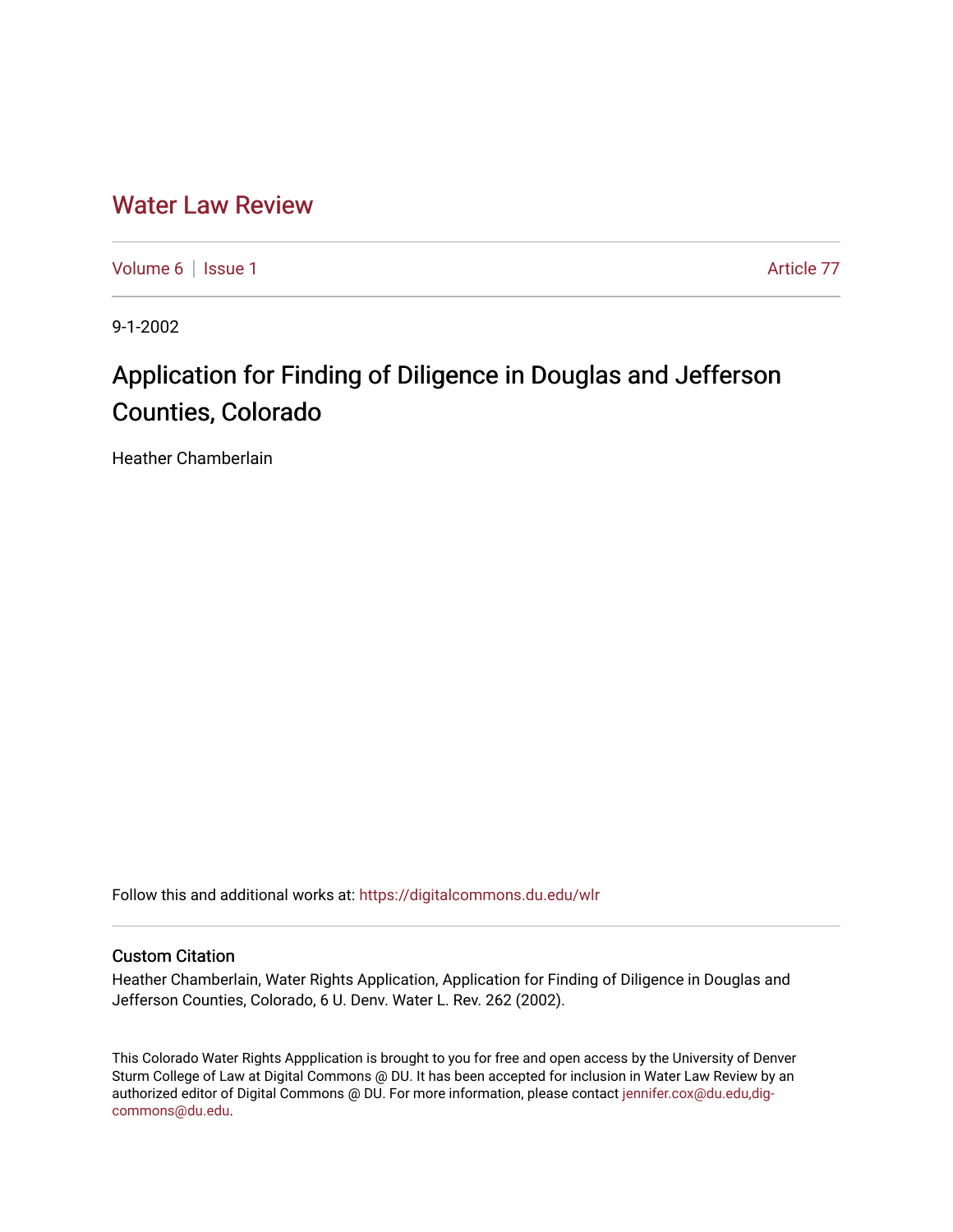### **COLORADO WATER RIGHTS APPLICATIONS**

#### WATER **COURT DIVISION 1**

**APPLICATION FOR FINDING OF DILIGENCE IN DOUGLAS AND JEFFERSON COUNTIES,** COLORADO. Case No. 2002CW094 (Water Division **1,** May 2002) (Original Decree: Dec. **19, 1983,** Case No. 80CW408). Applicant: City and County of Denver, acting by and through its Board of Water Commissioners (Atty. Casey S. Funk).

#### *1. Application*

The City of Denver ("Denver") seeks a finding of diligence for the Foothills Tunnel and Conduit 26 diversion. Foothills Tunnel and Conduit 26 ("diversion") divert water from the South Platte River. The diversion amount is 361 cubic feet per second ("cfs") conditional, 413 cfs absolute, for a total of 774 cfs. The diversion occurs through the Strontia Springs Dam, located in the NW1/4 of the NW1/4 of Section 21, Township 7 South, Range 69 West of the 6th P.M. in Douglas and Jefferson Counties. The Strontia Springs Dam, the diversion, and the Strontia Springs Reservoir ("Reservoir") all make up the Strontia Springs Diversion Facility, which is a key component of the Denver Water System.

During the diligence period, Denver undertook numerous projects to put the diversion to an ultimate beneficial use. Specifically, Denver spent \$900,000 on sediment and debris removal from the Reservoir caused by the 1996 Buffalo Creek fire and subsequent flooding. Additionally, Denver investigated the viability of sediment removal, including a 1997 contract with the United States Geological Survey to determine the amount of sediment Foothill Tunnel deposited into the Reservoir and to the determine the rate at which the sediment will move downstream. In 1997, Denver purchased an underwater mapping array to ascertain the sediment growth. Finally, in 2001 Denver contracted with URS Corporation to perform a study on the viability of removing sediment from the Foothills Tunnel and the Reservoir.

In addition to sediment removal, Denver spent \$575,000 in purchasing landfill space to deposit residual solids from the Foothills Treatment Facility. It also spent \$700,000 on a treated-water study to evaluate future improvements to Denver's treated water system. Denver spent \$15,000,000 improving the Foothills Treatment Plant to provide additional water storage and to comply with stricter water quality standards. Further, Denver commenced an Integrated